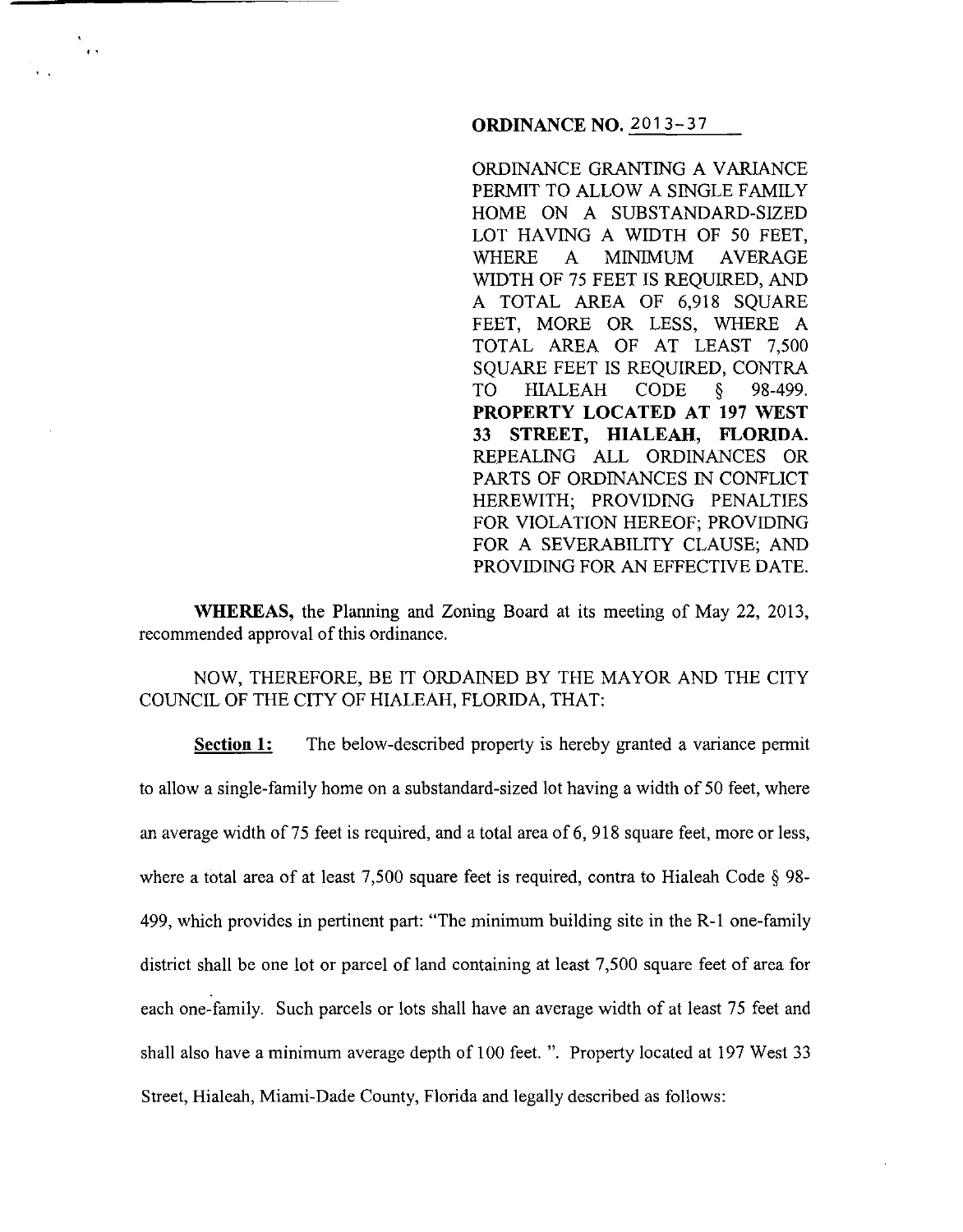LOT 11, IN BLOCK 2, OF WOLLASTON PARK, ACCORDING TO THE PLAT THEREOF AS RECORDED IN PLAT BOOK 13, AT PAGE 49, OF THE PUBLIC RECORDS OF MlAMI-DADE COUNTY, FLORIDA.

# **Section 2: Repeal of Ordinances in Conflict.**

All ordinances or parts of ordinances in conflict herewith are hereby repealed to the extent of such conflict.

#### **Section 3: Penalties.**

 $\sim$ 

Every person violating any provision of the Code or any ordinance, rule or regulation adopted or issued in pursuance thereof shall be assessed a civil penalty not to exceed \$500.00 within the discretion of the court or administrative tribunal having jurisdiction. Each act of violation and each day upon which any such violation shall occur shall constitute a separate offense. In addition to the penalty prescribed above, the city may pursue other remedies such as abatement of nuisance, injunctive relief, administrative adjudication and revocation of licenses or permits.

### **Section 4: Severability Clause.**

If any phrase, clause, sentence, paragraph or section of this ordinance shall be declared invalid or unconstitutional by the judgment or decree of a court of competent jurisdiction, such invalidity or unconstitutionality shall not affect any of the remaining phrases, clauses, sentences, paragraphs or sections of this ordinance.